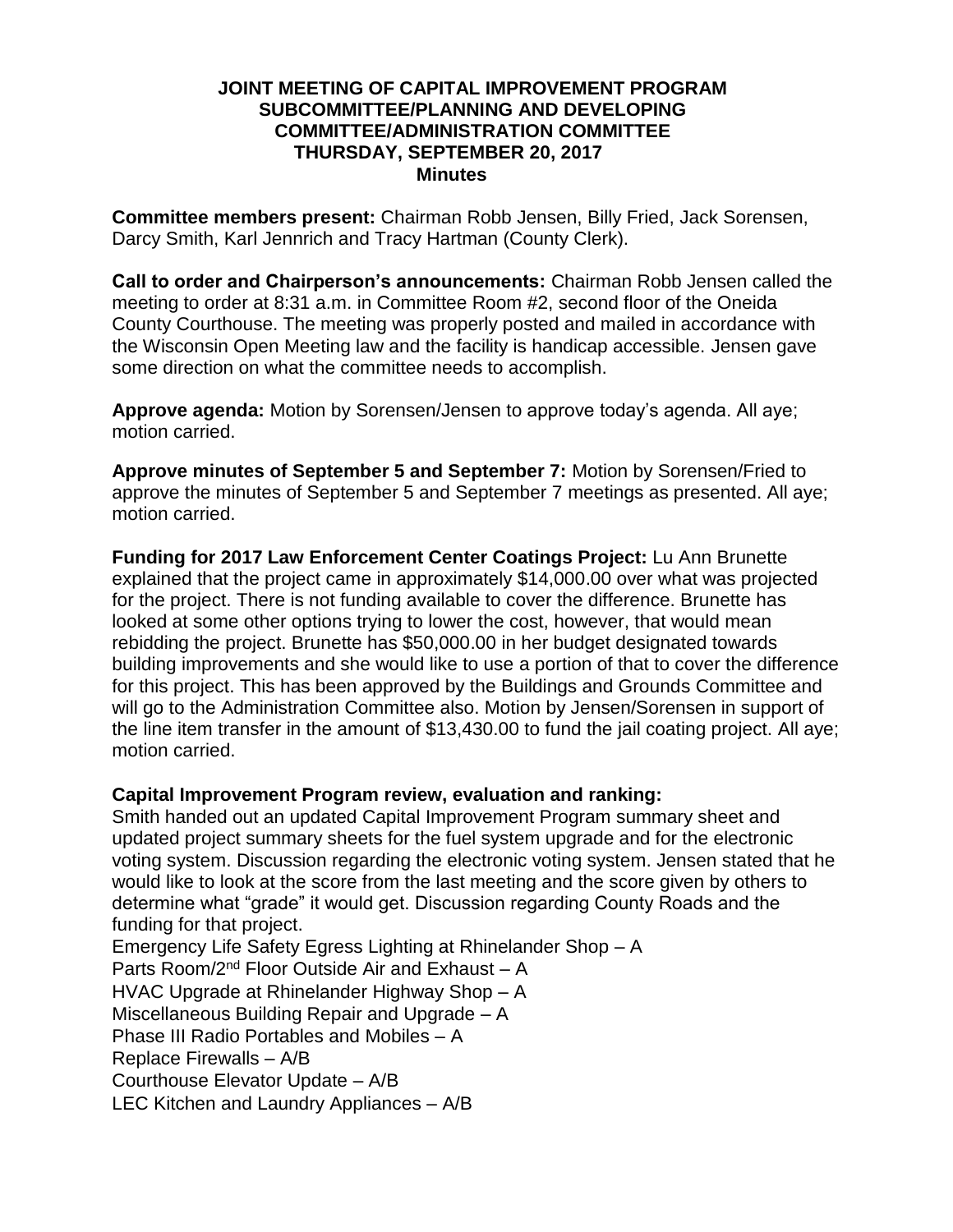Courthouse Security Expansion – Physical Barriers in Offices – A/B Commercial Shredder – A/B Replace PCs and Laptops 2011 and older – A/B Update Lighting at All Facilities – A/B LEC Doors Replacement – A/B County Roads – A/B Fuel System Upgrade – Discussion regarding the grade to be given for this project – A/B to be taken from Department Fund Balance. New World Hardware Support – A/B River Street Storage Building Repairs – B Second Internet Connection for LEC – B Electronic Voting – C Motion by Jensen/Sorensen to approve the 2018 projects graded B and above and to forward onto Administration for the budgeting process. Discussion regarding funding for the County Roads. All aye; motion carried.

Jensen would like to have any comments from the committee that should be taken to the Administration Committee. Fried stated that he would like to see this committee consider bundling and borrowing some of the bigger projects and using bonding to pay for those. Fried would also like to consider bundling LTE's that have been requested for scanning documents if they can't be covered under the current budget.

**Capital Improvement Program project funding:** Smith reported that with the projects listed and changes made the new Capital Improvement Program requests total \$1,877,266.00; \$200,000 from tax levy and \$423,284.00 out of department fund balance leaving \$1,253,982.00 to come from the general fund balance.

# **Public comment/communications:**

None

# **Dates and items for future agenda/meetings:**

Jensen stated that the committee will meet again to approve minutes with the date to be set at a later date.

# **Adjourn:**

Motion Sorensen/Fried to adjourn at 9:29 a.m. All aye; motion carried.

Respectfully submitted,